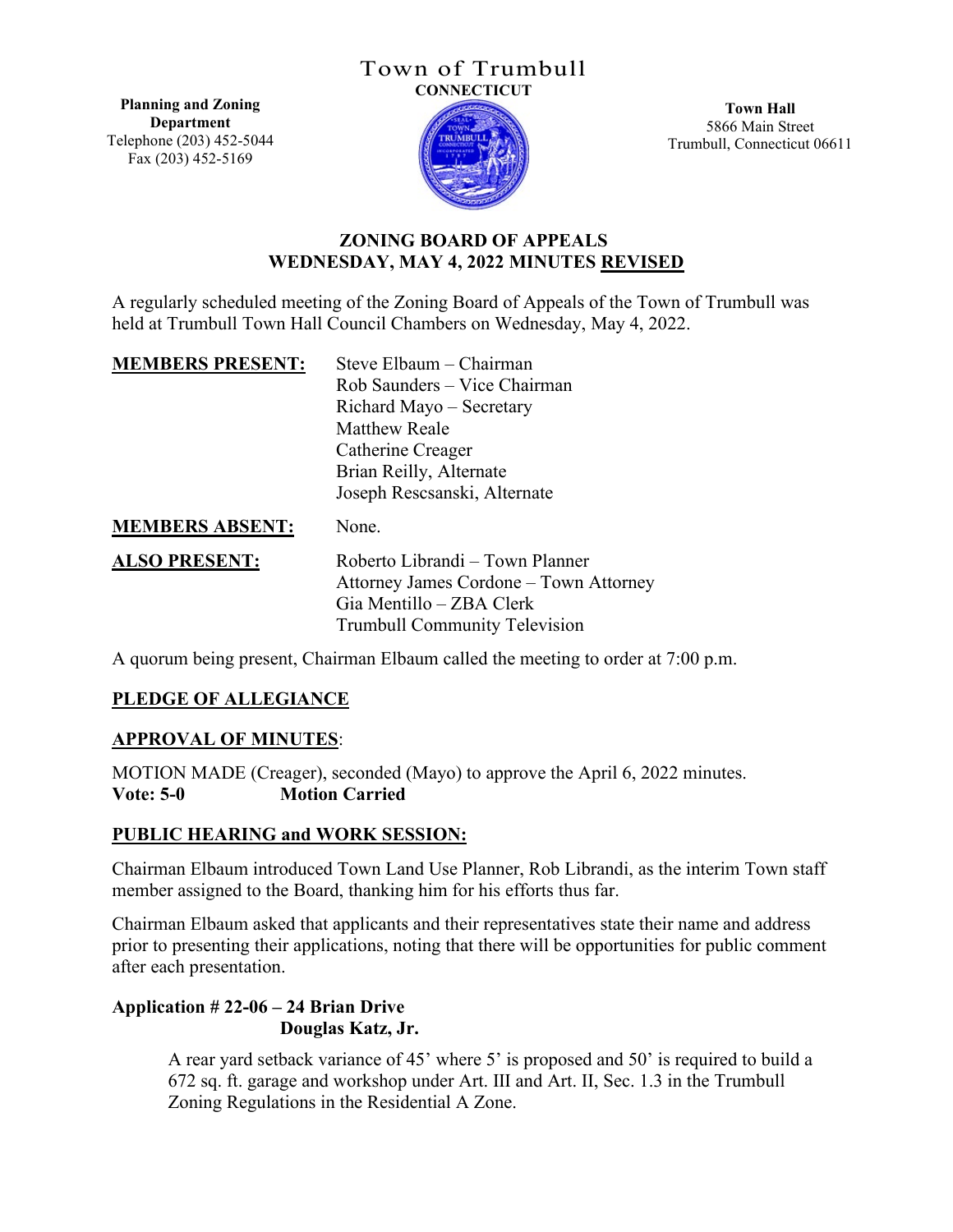Douglas Katz, Jr. introduced himself as the owner and resident of 24 Brian Drive seeking a variance to construct a detached garage at the rear of his property in order to refrain from storing vehicles in his driveway and create storage for lawn equipment.

Chairman Elbaum asked for confirmation that the proposed variance is to locate the garage 5' from the rear property line, whether there was potential to move the structure forward, and if Mr. Katz had spoken to his neighbors regarding the proposed construction. Mr. Katz confirmed the proposed rear yard setback to be 5', noting the potential to move the structure further inward. Mr. Katz stated that he spoke to neighbors, none of which had objections. The Chairman asked if there was any screening around the proposed garage location, and Mr. Katz confirmed that there is an existing rock wall, approximately 3' tall and 2' wide, extending along the rear of the property.

Commissioner Rescsanski stated that a hardship is required in order for the Board to grant a variance and that he did not see a hardship for the property as it seemed the garage could be located elsewhere within the required setbacks.

Mr. Katz stated that situating the garage as proposed would result in a better configuration of the property, allow him to utilize more of the back yard, and remove the need for an additional shed on the property. Mr. Katz informed that if the garage were to be built onto the side of the existing home, then there would be an encroachment into side yard setbacks and he would not have adequate space to pull his car into the garage. Furthermore, the proposed garage would allow for the removal of an existing storage tent and concrete slab, currently located at the rear of the property in roughly the same place as the proposed garage.

Chairman Elbaum asked whether Mr. Katz would be willing to move the proposed garage farther from the rear lot line and, if so, how far. Mr. Katz stated that he would be willing to move the proposed structure further from the rear lot line by roughly 10'-15'.

Commissioner Creager asked for confirmation that the minimum setback needed for the proposed garage would be 15' from the rear property line in order to afford adequate space to get vehicles into the structure. Mr. Katz confirmed that to be true.

Commissioner Reale asked how big the existing garage is, what the dimensions of the existing concrete slab are, how long the slab has been there, and if Mr. Katz plans to remove the existing slab and put the proposed garage directly over it. Mr. Katz stated that there is currently a 24' x 24' two-bay garage, the concrete slab is 22' x 20' and was on the property prior to him purchasing it, and he does intend to remove the slab and place the proposed garage in roughly the same location (the garage would be slightly larger). Commissioner Reale asked if Mr. Katz would consider a 20' x 22' garage and whether he got any neighbor comments in writing. Mr. Katz clarified that he has a pickup truck that necessitates a width of at least 24' and would like to store lawn equipment in the garage, necessitating the proposed depth of 28'. He added that he did not get anything in writing from his neighbors though he knocked on all doors within 150' of his property.

Commissioner Reilly asked whether the applicant planned to extend the driveway up to the proposed garage and whether the neighbors fully understood the proposed proximity of the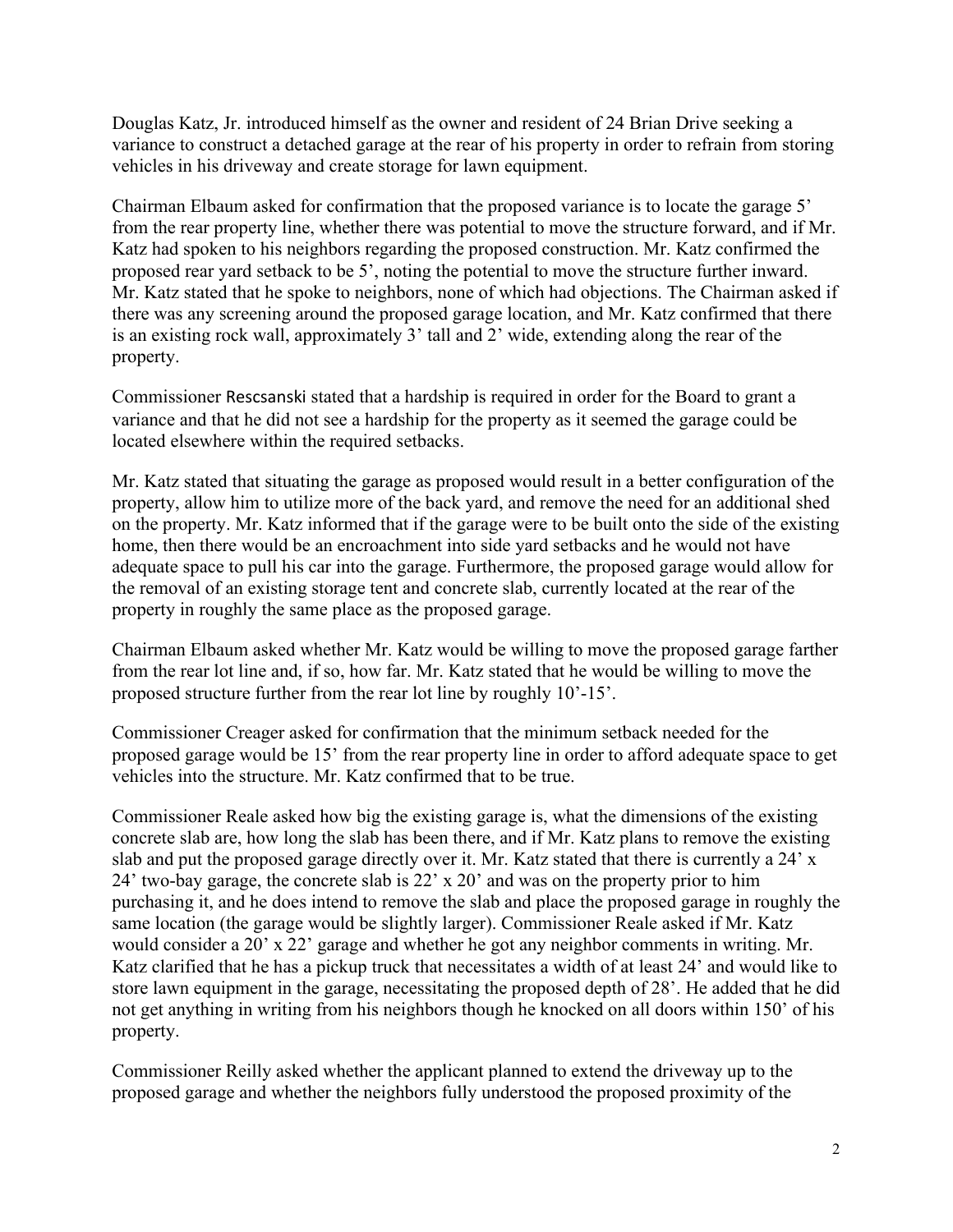garage and corresponding parking of his truck. Mr. Katz stated he did not intend to expand the driveway and that he explained the proximity of the proposed structure when talking with neighbors, noting that he showed the plans to his adjourning neighbors. Commissioner Reilly asked whether Mr. Katz would consider placing the front of the proposed structure along the rear setback line, and Mr. Katz confirmed he would be willing to do so. Commissioner Reilly asked for permission to show the applicant his copy of the property survey on which he had drawn a visual representation of the newly proposed garage location. Chairman Elbaum granted him such permission, and Commissioner Reale showed the applicant and the Board the visual.

Commissioner Creager asked whether the applicant would consider removing the storage space at the rear of the garage, affectively decreasing the depth of the structure. Mr. Katz stated a preference for keeping the storage area as he would like to limit the need for a separate shed.

Commissioner Reilly asked whether the proposed garage could be situated in a way that results in the rear of the structure aligning with the rear of the existing concreate slab. Vice Chairman Saunders clarified that if the applicant were to move the front of the proposed structure to align with the rear setback line, as proposed by Commissioner Reilly, then the rear of the proposed structure would be 22' from the rear lot line which extends slightly past the location of the existing concrete slab.

## **Public Comment:** None.

## **Application # 22-07 – 12 Green Ridge Road James Dunn**

A pool location variance of 19.9' where 50' is required and 30.1' is proposed under Art. Ⅲ, Sec. 7 of the Trumbull Zoning Regulations in the Residential AA Zone. A size variance of 132 sq. ft. where 300 sq. ft. is allowed and 432 sq. ft. is proposed under Art. ⅠⅠ, Sec. 1.2.

Clarvdia Dunn introduced herself as the co-owner of 12 Green Ridge Road and representative of the variance application seeking a 30.1' front yard setback where 50' is required. She stated that the property is on a corner and, therefore, is subject to a 50' setback where 20' would typically be required, noting that there would be adequate room for the pool if this were not the case. Mrs. Dunn stated that they are also requesting a 432 sq. ft. pool house, as opposed to 300 sq. ft., because they would like additional space for social distancing, adding that 300 sq. ft. would not leave much space after factoring in a bathroom and changing area.

Chairman Elbaum asked whether the pool house would be constructed in way that someone could utilize it as a dwelling. Mrs. Dunn stated that the only plumbing added would be related to the bathroom and that there is no intention to utilize the space as a dwelling.

Commissioner Reilly asked whether the property was on sewer or septic and what portion of the primary dwelling was closest to the pool. Mrs. Dunn stated the property is on sewer and that the portion of the home in question is used as the family room.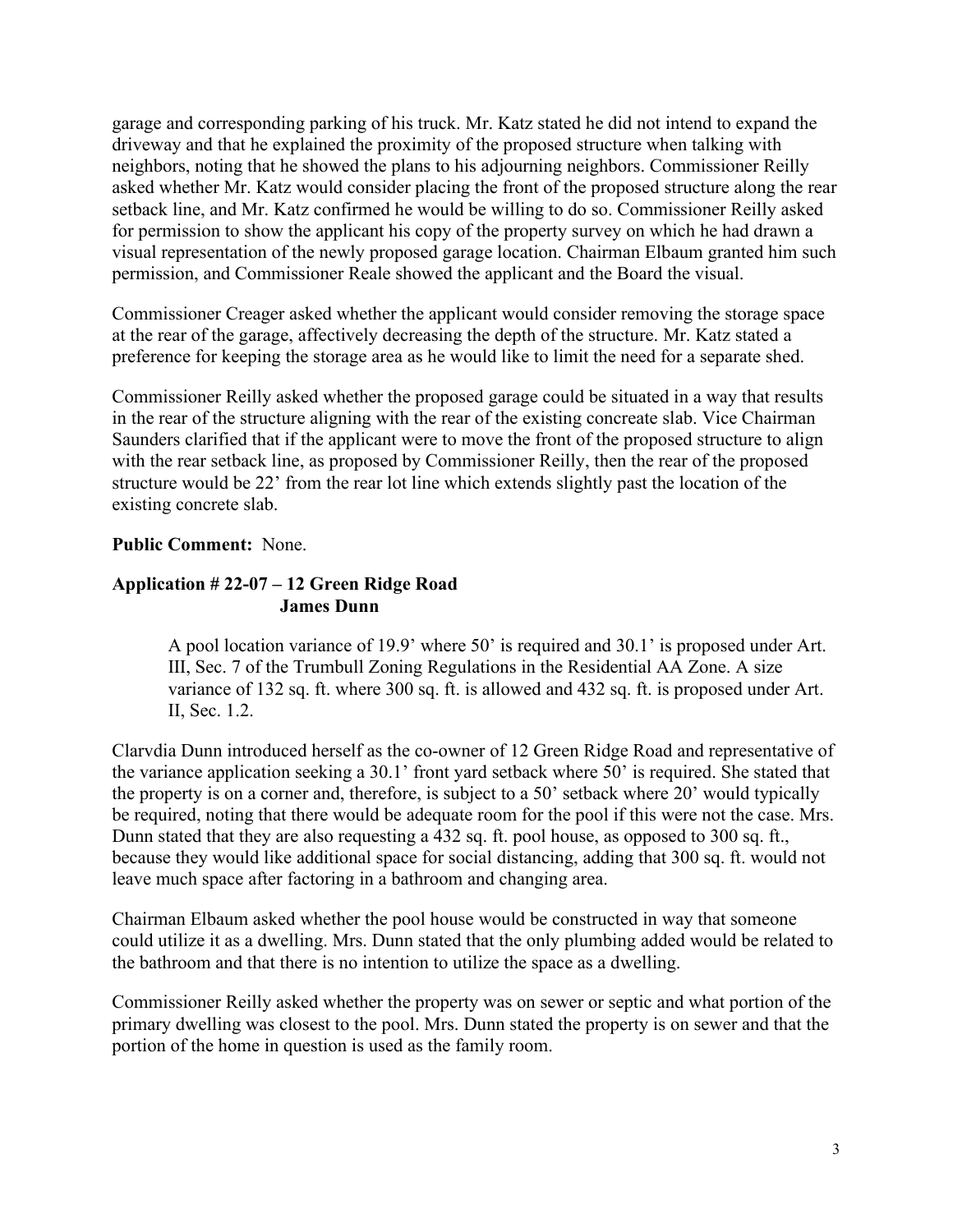Commissioner Reale asked why the distance from the side property line to the proposed patio, as shown on the applicant's survey, was not identified. Vice Chairman Saunders clarified that setbacks do not apply to patios.

Mrs. Dunn asked for confirmation that the Board received a copy of the letter of support submitted by her neighbor. Chairman Elbaum confirmed receipt.

### **Public Comment:** None.

## **Application # 22-08 – 0 Huntington Turnpike a.k.a. Huntington Turnpike Rear Fernanda Esteves Goncalves**

A rear yard setback variance of 19.7' where 30.3' is proposed and 50' is required under Art. Ⅲ of the Trumbull Zoning Regulations in the Residential AA Zone.

Fernanda Goncalves introduced herself as the owner of Huntington Turnpike Rear and informed that her land surveyor, Jimmy, was also present to help answer any questions the Board may have. Ms. Goncalves stated that the property is an oddly shaped, rear lot, and half of the property is located in Shelton which impacts the setbacks of the property.

Chairman Elbaum asked whether the applicant had come before the board for the same property in 2021. Ms. Goncalves clarified that she recently purchased the home, but the previous owner received a variance from the Board in 2021.

### **Public Comment:** None.

## **Application # 22-09 – 410 Erwin Street Diana Terita for Grace Marie Terita**

A front yard setback variance to allow 5' where 45' is proposed and 50' is required and a side yard setback variance of 2' where 18' is proposed and 20' is required for a deck under Art. Ⅲ of the Trumbull Zoning Regulations in the Residential AA Zone.

Diana Terita introduced herself as the representative for 410 Erwin Street, stating that she and her family recently moved into the home located on the property which is owned by her mother Grace Marie Terita. Diana Terita stated that her mother is currently in assisted living and the additions being proposed to the home would afford space for her family and allow them to move Grace Marie back into the home for care.

Chairman Elbaum asked if the proposed additions are directly over the existing footprint of the home. Mrs. Terita confirmed that to be true, noting the addition of a deck to the rear of the dwelling. The Chairman asked whether the existing home is 18' from the side lot line, and Mrs. Terita confirmed this to be true.

#### **Public Comment:** None.

**Application # 22-10 – 37 Brian Drive Garry Mena**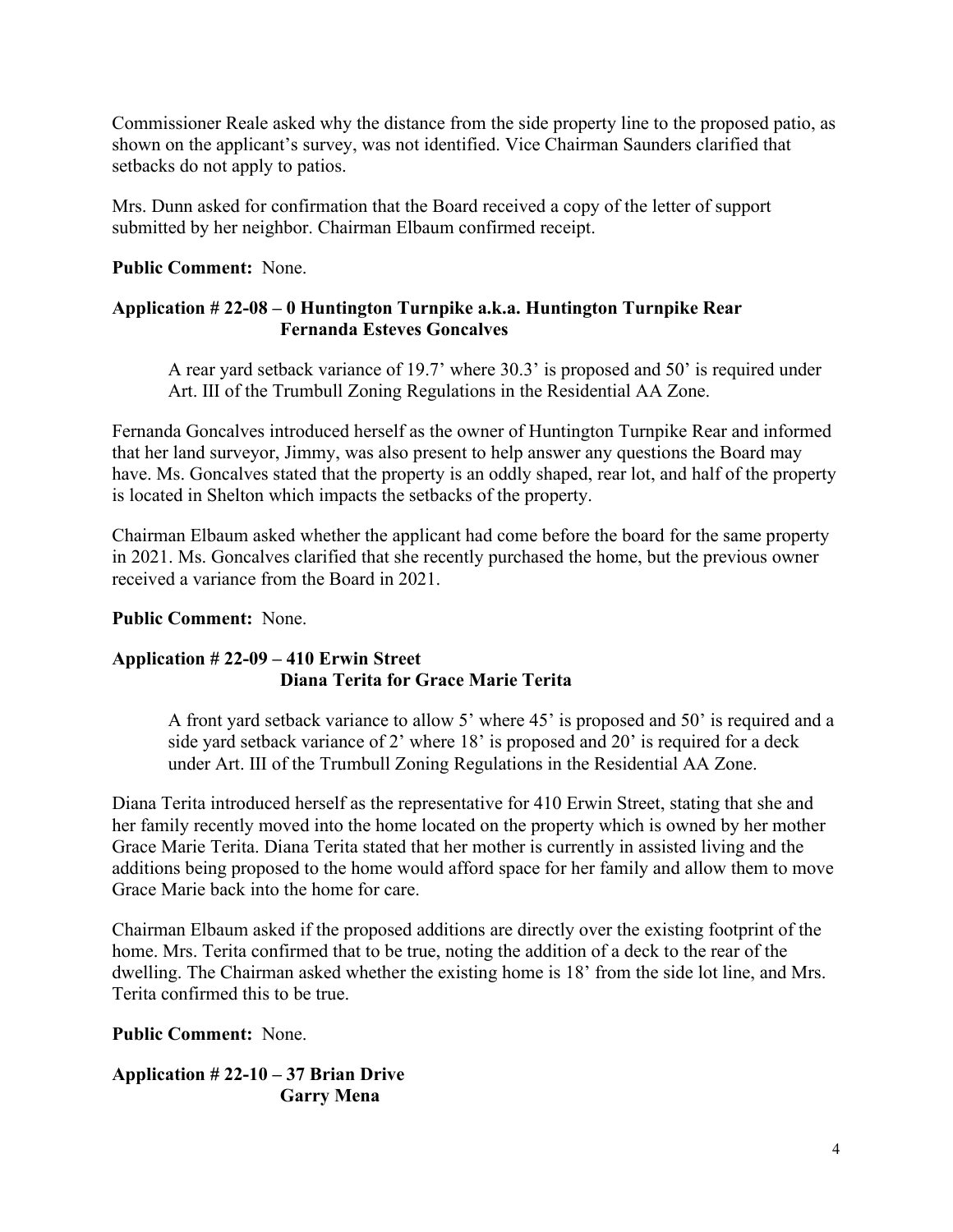A rear yard setback variance of 19.9' where 30.1' exists and 50' is required to convert an existing garage into living space under Art. Ⅲ, Sec. 4.3.1 of the Trumbull Zoning Regulations in the Residential A Zone.

Garry Mena introduced himself as the owner of 37 Brian Drive seeking a variance to convert a portion of an existing garage into living space, noting that all of the proposed work would be done to the interior of the home. Mr. Mena stated that the property is on a corner lot, and was previously granted a variance for the family room at the rear of the home.

Chairman Elbaum asked whether there would be any expansion to the footprint of the home, and Mr. Mena clarified there would be no expansion. Commissioner Reale asked whether the property currently had two driveway access points off of Brian Drive and whether both would remain if the proposed variance were to be granted. Mr. Mena confirmed that there are two access points, both of which would remain.

### **Public Comment:** None.

#### **Application # 22-11 – 8 Rebecca Street Mike Goodman of Goodman Building Co. LLC for John and Jenna Stavola**

A rear yard setback variance of 42' where 8' is proposed and 50' is required under Art. Ⅲ of the Trumbull Zoning Regulation in the Residential A Zone.

Mike Goodman of Goodman Building Co. LLC, residing at 15 Silano Drive in Oxford, CT, introduced himself as the contractor and representative for 8 Rebecca Street. He stated the applicant is seeking a variance to construct a deck around the existing pool which will not encroach further into setbacks than the pool currently does.

Chairman Elbaum asked whether there was screening behind the proposed desk, and Mr. Goodman confirmed there is an existing row of evergreens.

#### **Public Comment:** None.

## **Application # 22-12 – 53 Copper Kettle Road Matthew Decker for Tracy Ann Gavern**

A front yard setback variance of 15' where 35' is proposed and 50' is required under Art. Ⅲ of the Trumbull Zoning Regulations in the AA Residential Zone.

Matthew Decker introduced himself as the representative of 53 Copper Kettle Road for which a variance to the front yard setback is being sought to construct a one-story garage addition on the front of the home. He stated that the proposed construction would allow for the home owner to put a home office where the left bay of the existing garage is currently located and add a new garage bay extending toward the front of the property. He stated that the home office would afford space for at-home learning for their children should they return to remote schooling. Furthermore, there is currently a stone walk way approximately 8' from the front door and roughly 3' from the existing, left garage bay which poses a safety concern when people are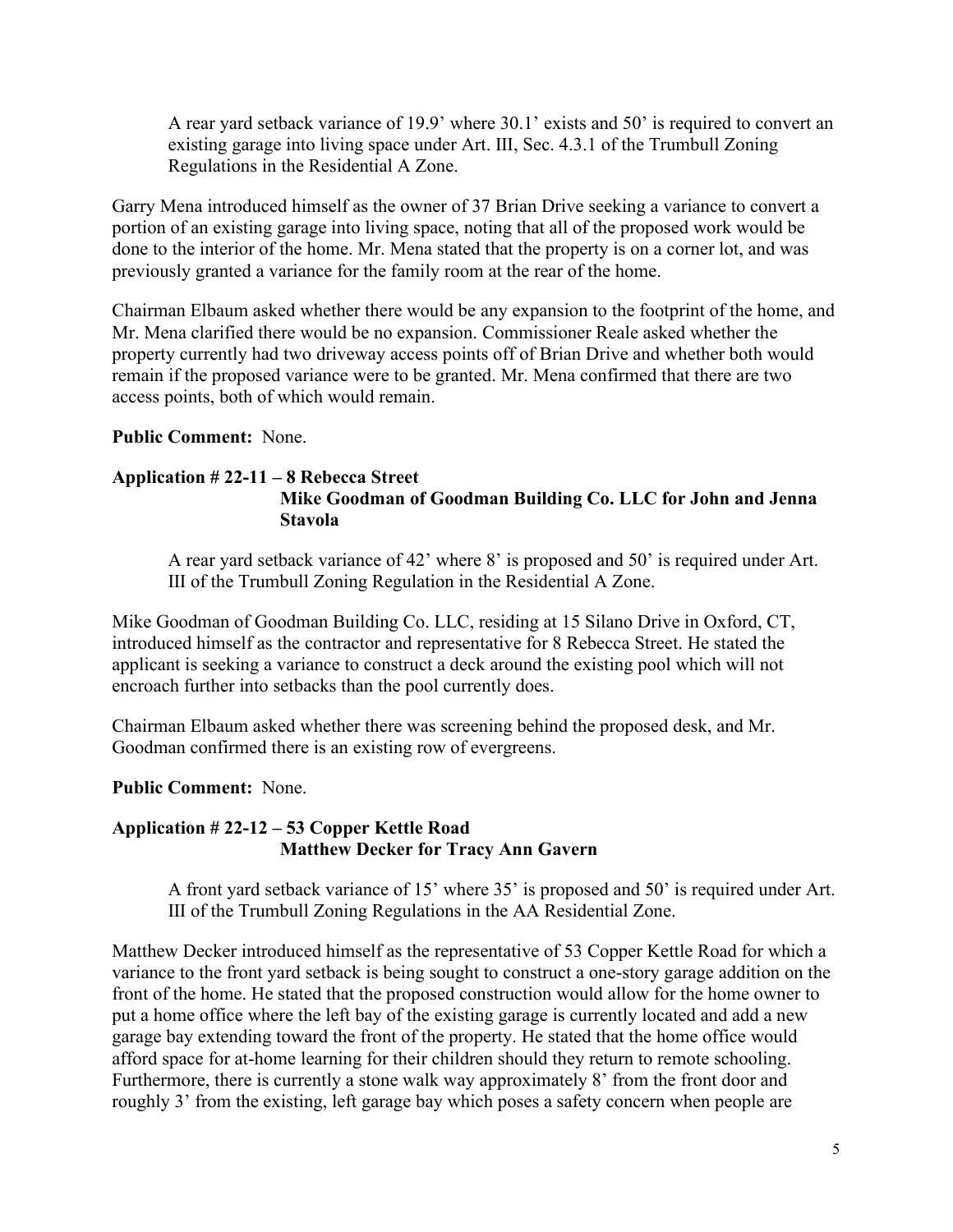entering and exiting the home. He noted that when the home and garage were initially built in 1976 vehicles, on average, were smaller in size. Mr. Decker stated there is a hardship based on the topography of the property which necessitates the location of the garage, noting that the home is situated closer to the street line than other homes in the neighborhood. He informed that a portion of the existing asphalt driveway will be removed, reducing the amount of runoff to the street.

Chairman Elbaum asked whether the applicant was aware of the letter of opposition from resident of 61 Copper Kettle Road which Mr. Decker confirmed to be true. The Chairman asked that Mr. Decker, if he chooses to address the concerns in the letter, address the inquiry of why the applicant did not consider the property hardships prior to purchasing the home. He was also asked to clarify whether there had been any discussion with said neighbor regarding the fact that the applicant's A-2 survey indicates the neighbor's fence is in encroaching on the applicant's yard. Mr. Decker stated that the applicants purchased the home in December. When purchasing the home the primary concerns were regarding the condition of the home and neighborhood, and the applicant did not discover the driveway safety issues until they were able to use the garage.

Commissioner Reale asked for confirmation that, if the application were approved, the driveway would be converted to have one entrance / exit, the area in front of the garage would be used as a turn-around, and there would be a retaining wall at the front of the property. Mr. Decker confirmed that to be true. Mr. Decker addressed the neighbor's concerns regarding "a towering wall of brick" by stating that the proposed variance is solely for a one-story addition, extending 16' beyond the existing structure, and maintaining the same roof type and pitch as the existing structure. Matt Decker shared images from May 4, 2022 that he took from the street in front of 61 Copper Kettle Road to exemplify the view from Mrs. Bowen's home.

Chairman Elbaum asked for confirmation that there is room for a garage bay at the opposite side of the home within the setbacks. Mr. Decker confirmed that to be true, noting that that would negatively impact the flow of the home.

**Public Comment:** Helga Bowen introduced herself as the resident of 61 Copper Kettle Road, the property abutting that of the applicant. Mrs. Bowen restated the comments included in her letter to the Board regarding application #22-12, which referred to concerns about her property value, the view from her home, the proximity of her home to that of the applicant and the applicant's lack of hardship. Mrs. Bowen also questioned why the retaining wall, grading, and driveway work were not listed on the variance application and if a variance is not needed for that work.

Vibhavary Shah of 64 Copper Kettle Road introduced herself as the property owner across the street from the applicant and stated concerns regarding what type of home office was being proposed by the applicant, noting she does not want a business ran out of a residential home. She also noted that she does not feel there is a property hardship as the previous owner, whom she was friends with, had no issues getting the cars in and out of the garage.

Mr. Decker clarified that there is an existing walk way 3' from the existing garage bay that does create a safety issue. Furthermore, the proposed garage would not impact the neighbor's views as indicated by Mrs. Bowen, as there are no plans to increase the height of the existing structure.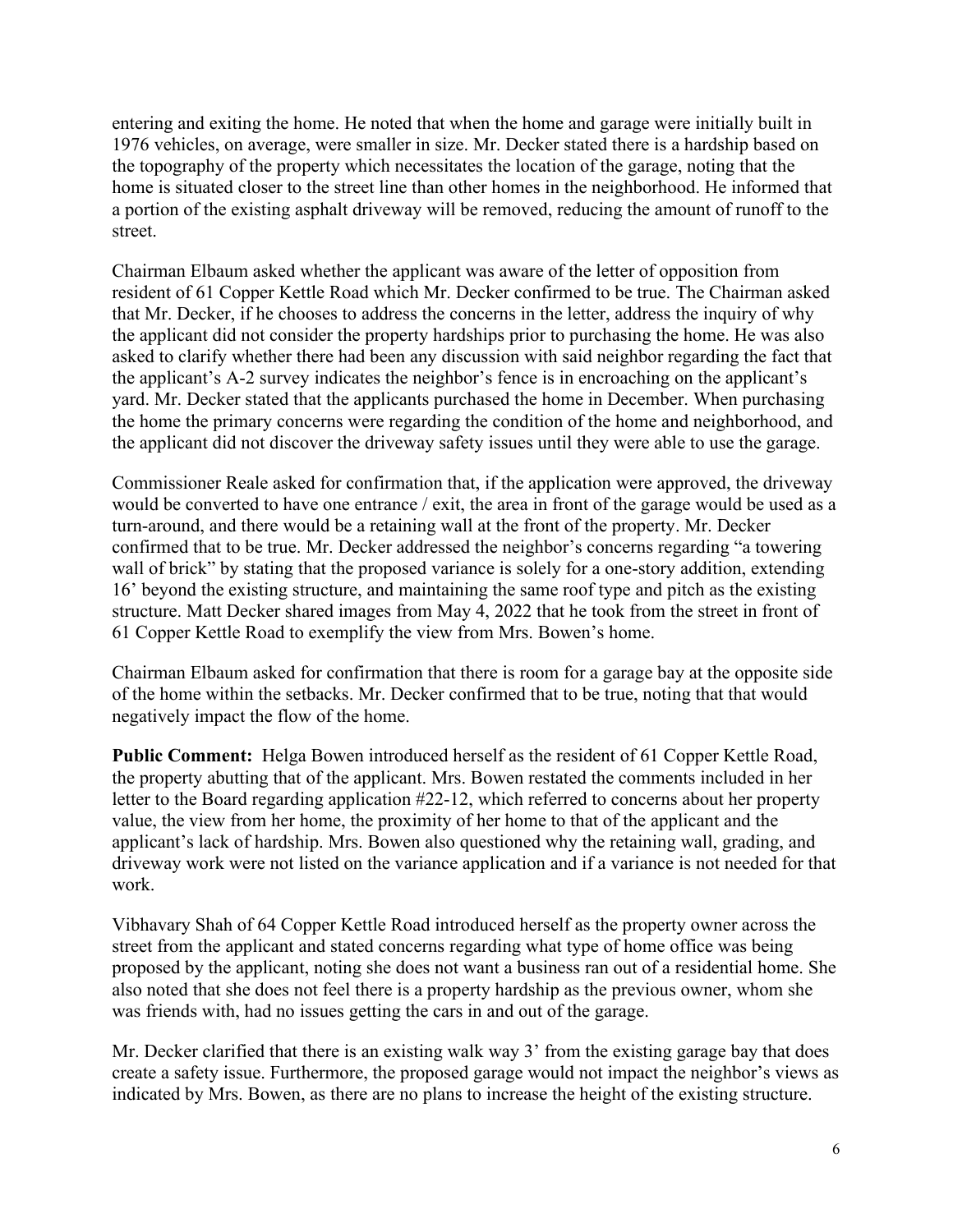Mr. Decker shared an aerial photo of the neighborhood with the Board to exemplify the screening between properties. Additionally, the office will be solely for personal use by the home owner. Mr. Decker also shared a petition signed by three (3) of Ms. Gavern's neighbors voicing their support for the project. Chairman Elbaum read allowed the petition (attached). The applicant was asked to identify where the properties of the supporting neighbors are located in reference to his home. John Gavern introduced himself as the resident of 53 Copper Kettle Road, stating that the aforementioned neighbors live across the street, another diagonal, and another at the dead end, two houses away.

## **Application # 22-13 – 43 Moose Hill Atty. Kevin Curseaden for Sana Naz and Jacob Awan**

A side yard setback variance of 67.1' where 7.9' is proposed and 75' is required under Art. Ⅲ, Sec. 9 of the Trumbull Zoning Regulations in the Residential AA Zone. A front yard variance of 11.3' where 63.7' is proposed and 75' is required under Art. III, Sec. 9. **CONTINUED** 

Chairman Elbaum stated that application #22-13 was continued to the June 1, 2022 ZBA meeting.

# **Application # 22-14 – 1362 Huntington Turnpike Alexandra Casabianca**

A rear yard setback variance of 6' where 19' is proposed and 25' is required; a side yard setback variance of 11.1' where 13.9' is proposed and 25' is required on the Southwest corner of the property; and a side yard setback variance of .2' where 24.8' is proposed and 25' is required under Art. Ⅲ, Sec. 7 of the Trumbull Zoning Regulations in Residential AA Zone.

Alexandra Casabianca introduced herself as the owner of 1362 Huntington Turnpike seeking a variance to install an in ground pool on a pre-existing non-conforming lot. Ms. Casabianca stated that there is no place on the property which a pool can be located which conforms to the setback requirements.

Chairman Elbaum asked whether the pool would be visible from the street, and Ms. Casabianca stated it would not be visible from the street.

#### **Public Comment:** None.

Chairman Elbaum informed the public that the Board would be entering into a private work session, meaning the public can listen to Commissioners deliberate but cannot participate.

## **WORK SESSION:**

**Motion Made** (Mayo), Seconded (Saunders), to approve with conditions the amended **Application # 22-06 – 24 Brian Drive, Douglas Katz, Jr. Vote: 5-0 Motion Carried**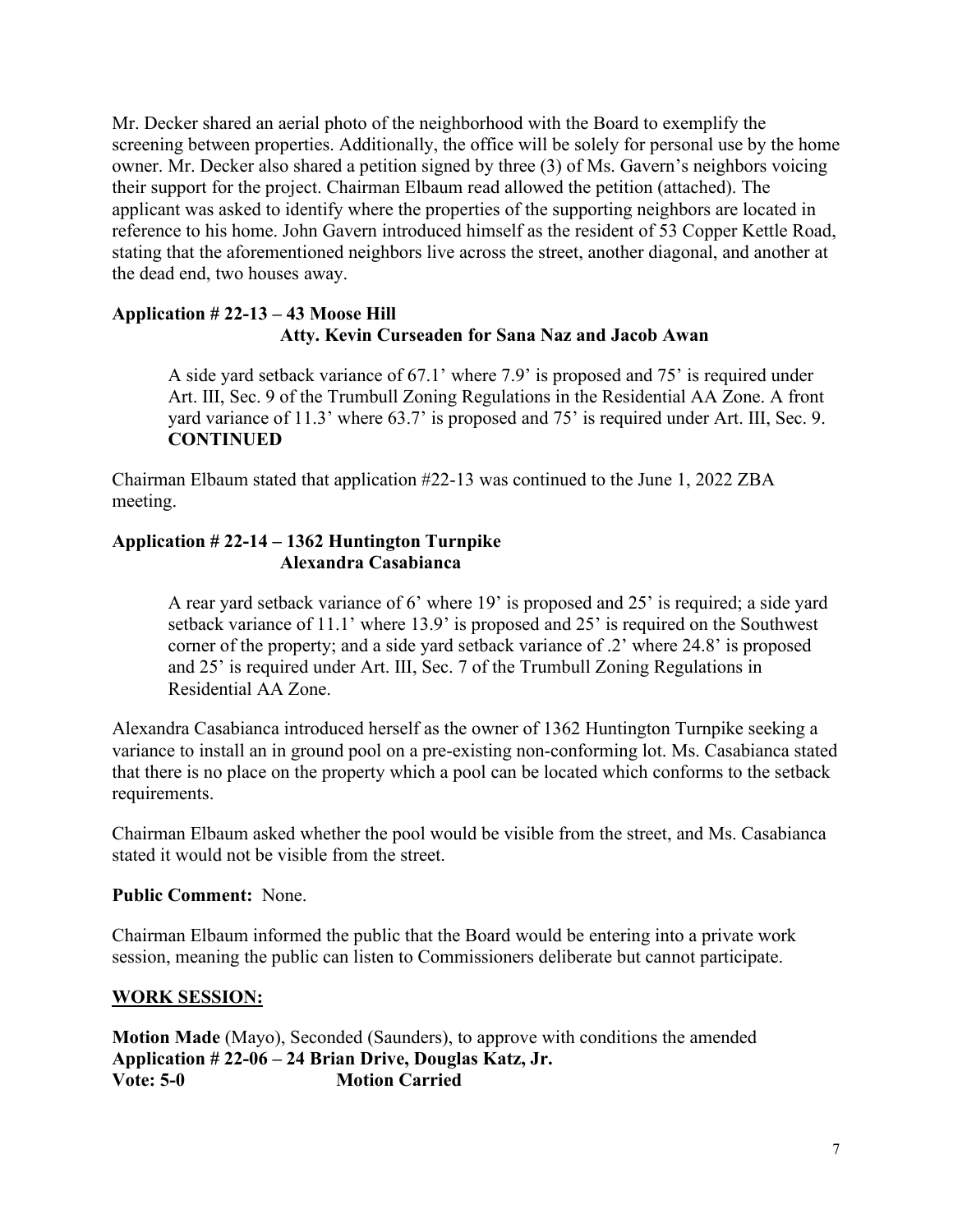Vice Chairman Saunders stated if the application were approved based on Commissioner Reilly's comments, then the amended variance would be to allow a rear setback of 22' where 50' is required. Commissioner Reale agreed with the Vice Chairman, noting that if the Board makes those amendments then the applicant should return with revised plot plans for approval. Chairman Elbaum asked for Atty. Cordone's guidance on what the Board can and cannot approve during the current meeting. Atty. Cordone stated that if the Board wishes to approve a variance that is less than that of the one noticed to the public, then it is in their purview to do so. Rob Librandi stated that the applicant will need to get an as-built survey prior to the Planning and Zoning Department signing off on the building permit for the garage, and he asked that the Board set a condition of approval to have the applicant remove the tent currently on the property.

### **Motion Made** (Saunders), Seconded (Reale), to amend **Application # 22-06 – 24 Brian Drive, Douglas Katz, Jr. – to include removal of existing tent and decrease variance from 45' to 33', allowing the structure to be 22' from the rear lot line. Vote: 5-0 Motion Carried**

**Engineering comments:** Prior to engineering approval, applicant must show compliance with the Administrative Policy for Stormwater Management and Drainage Design Standards.

**Motion Made** (Saunders), Seconded (Reale), to approve with conditions **Application # 22-07 – 12 Green Ridge Road, James Dunn. Vote: 5-0 Motion Carried**

Vice Chairman Saunders stated that the lot in question is oddly shaped.

**Engineering comments:** Prior to engineering approval, applicant must show compliance with the Administrative Policy for Stormwater Management and Drainage Design Standards. Sanitary Sewer permit may be required.

### **Motion Made** (Saunders), Seconded (Creager), to approve with conditions **Application # 22-08 – 0 Huntington Turnpike a.k.a. Huntington Turnpike Rear, Fernanda Esteves Goncalves. Vote: 5-0 Motion Carried**

Chairman Elbaum stated that the lot in question is oddly situated and shaped, adding that the home owner has done the best they can to position the proposed structure on the lot.

**Engineering comments:** Prior to engineering approval, applicant must show compliance with the Administrative Policy for Stormwater Management and Drainage Design Standards.

**Motion Made** (Mayo), Seconded (Reale), to approve **Application # 22-09 – 410 Erwin Street, Diana Terita for Grace Marie Terita. Vote: 5-0 Motion Carried**

Chairman Elbaum stated that the proposed addition is directly above the existing footprint.